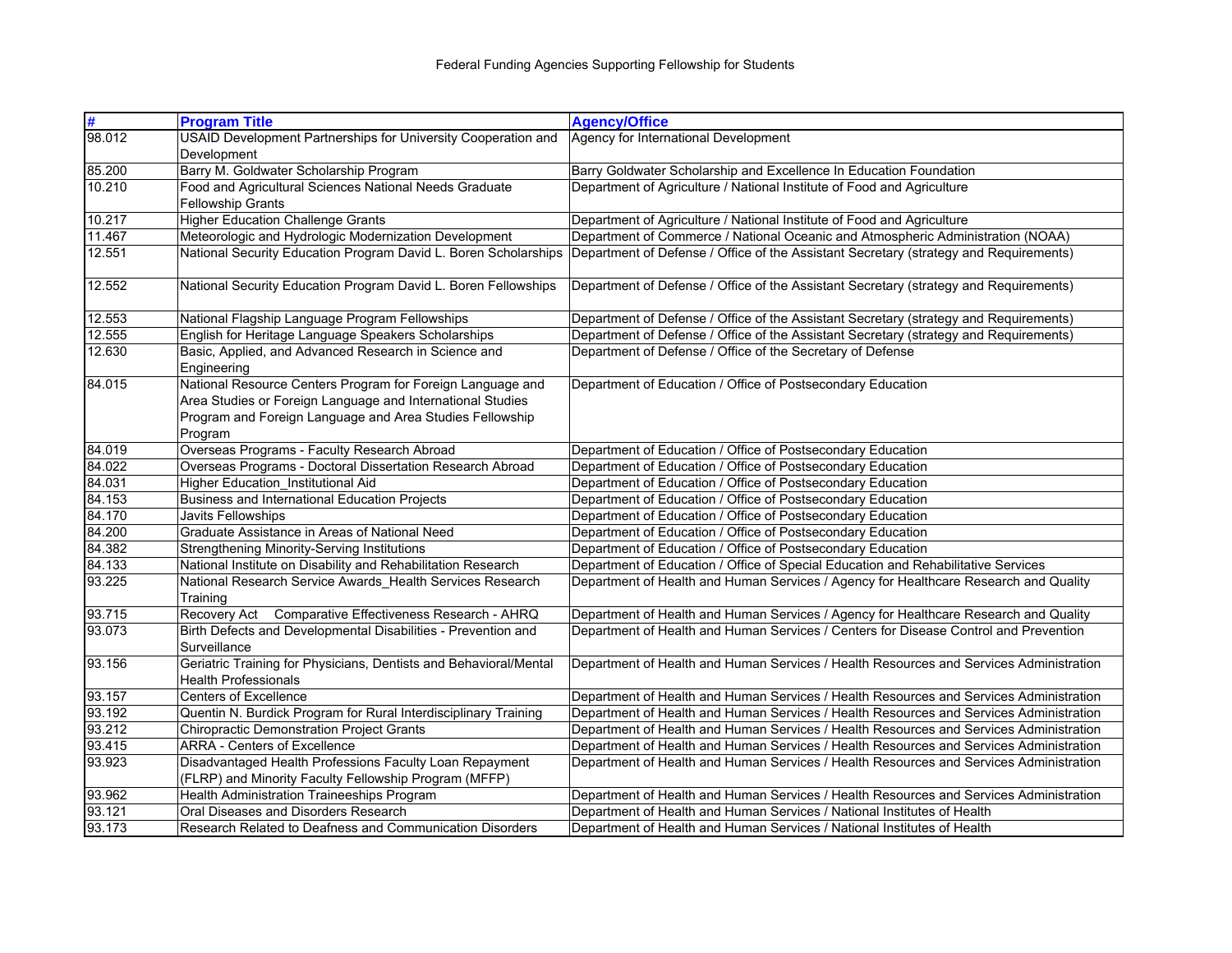| #      | <b>Program Title</b>                                                            | <b>Agency/Office</b>                                                             |
|--------|---------------------------------------------------------------------------------|----------------------------------------------------------------------------------|
| 93.187 | Undergraduate Scholarship Program for Individuals from                          | Department of Health and Human Services / National Institutes of Health          |
|        | Disadvantaged Backgrounds                                                       |                                                                                  |
| 93.272 | Alcohol National Research Service Awards for Research Training                  | Department of Health and Human Services / National Institutes of Health          |
| 93.279 | Drug Abuse and Addiction Research Programs                                      | Department of Health and Human Services / National Institutes of Health          |
| 93.282 | Mental Health National Research Service Awards for Research                     | Department of Health and Human Services / National Institutes of Health          |
|        | Training                                                                        |                                                                                  |
| 93.398 | Cancer Research Manpower                                                        | Department of Health and Human Services / National Institutes of Health          |
| 93.853 | Extramural Research Programs in the Neurosciences and<br>Neurological Disorders | Department of Health and Human Services / National Institutes of Health          |
| 93.866 | Aging Research                                                                  | Department of Health and Human Services / National Institutes of Health          |
| 93.879 | <b>Medical Library Assistance</b>                                               | Department of Health and Human Services / National Institutes of Health          |
| 97.019 | National Fire Academy Educational Program                                       | Department of Homeland Security                                                  |
| 97.104 | Homeland Security-related Science, Technology, Engineering and                  | Department of Homeland Security                                                  |
|        | Mathematics (HS STEM) Career Development Program                                |                                                                                  |
| 16.560 | National Institute of Justice Research, Evaluation, and                         | Department of Justice / National Institute of Justice                            |
|        | Development Project Grants                                                      |                                                                                  |
| 16.562 | Criminal Justice Research and Development Graduate Research                     | Department of Justice / National Institute of Justice                            |
|        | Fellowships                                                                     |                                                                                  |
| 16.566 | National Institute of Justice W.E.B. DuBois Fellowship Program                  | Department of Justice / National Institute of Justice                            |
| 15.923 | National Center for Preservation Technology and Training                        | Department of the Interior / National Park Service                               |
| 20.215 | <b>Highway Training and Education</b>                                           | Department of Transportation / Federal Highway Administration (FHWA)             |
| 66.037 | Internships, Training and Workshops for the Office of Air and                   | Environmental Protection Agency / Office of Air and Radiation                    |
|        | Radiation                                                                       |                                                                                  |
| 66.310 | Capacity Building Grants and Cooperative Agreements for                         | Environmental Protection Agency / Office of Enforcement and Compliance Assurance |
|        | Compliance Assurance and Enforcement Activities in Indian                       |                                                                                  |
|        | Country and Other Tribal Areas                                                  |                                                                                  |
| 66.709 | Multi-Media Capacity Building Grants for States and Tribes                      | Environmental Protection Agency / Office of Enforcement and Compliance Assurance |
| 66.509 | Science To Achieve Results (STAR) Research Program                              | Environmental Protection Agency / Office of Research and Development             |
| 66.511 | Office of Research and Development Consolidated                                 | Environmental Protection Agency / Office of Research and Development             |
|        | Research/Training/Fellowships                                                   |                                                                                  |
| 66.513 | Greater Research Opportunities (GRO) Fellowships For                            | Environmental Protection Agency / Office of Research and Development             |
|        | Undergraduate Environmental Study                                               |                                                                                  |
| 66.514 | Science To Achieve Results (STAR) Fellowship Program                            | Environmental Protection Agency / Office of Research and Development             |
| 66.951 | <b>Environmental Education Grants</b>                                           | Environmental Protection Agency / Office of the Administrator                    |
| 66.952 | National Network for Environmental Management Studies                           | Environmental Protection Agency / Office of the Administrator                    |
|        | Fellowship Program                                                              |                                                                                  |
| 85.001 | Harry S Truman Scholarship Program                                              | Harry S Truman Scholarship Foundation                                            |
| 85.500 | James Madison Memorial Fellowship Program                                       | James Madison Memorial Fellowship Foundation                                     |
| 85.401 | Morris K. Udall Fellowship Program                                              | Morris K. Udall Foundation                                                       |
| 45.024 | Promotion of the Arts_Grants to Organizations and Individuals                   | National Endowment for the Arts                                                  |
| 45.130 | Promotion of the Humanities_Challenge Grants                                    | National Endowment for the Humanities                                            |
| 45.160 | Promotion of the Humanities_Fellowships and Stipends                            | National Endowment for the Humanities                                            |